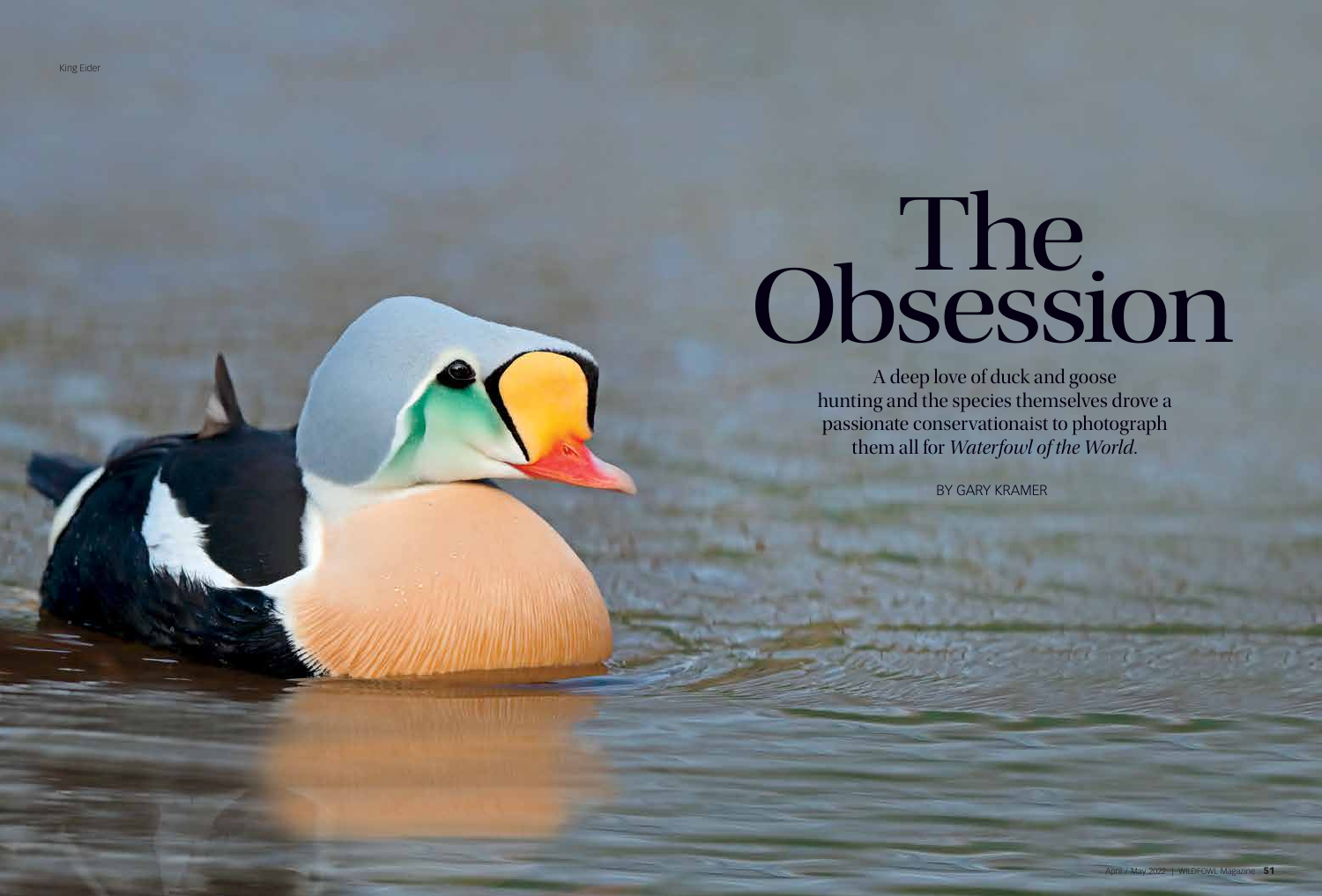

**WATERFOWL AND** waterfowl hunting have been my passion ever since I was a teenager growing up in the suburbs of Los Angeles. Living near the beach, sand and surf were always close at hand but marshes and duck hunting were a long way from home. Somehow, I figured out the public duck hunting programs at several Southern California state wildlife areas and federal national wildlife refuges. Each fall, I made hunting trips to the Imperial Wildlife Area and Kern National Wildlife Refuge.

Fast forward 50 years and waterfowl have become ingrained in my daily life. First with degrees in wildlife management from Humboldt State University, then a 26-year career as a biologist with the U.S.F.W.S. I served at four national wildlife refuges, ending in 1999 with an early retirement after a 10-year stint as the refuge manager of the



Sacramento National Wildlife Refuge Complex.

Along the way I started writing and soon became aware that my stories were more likely to be accepted if photos were provided. I made photos a priority. I set a goal—to

shoot every species of waterfowl in North America. It took nearly 50 years but by 2015, I did it. Then in 2017, Emperor Geese became legal quarry for the first time in more than 30 years. I have applied for a permit every year since, but have not been

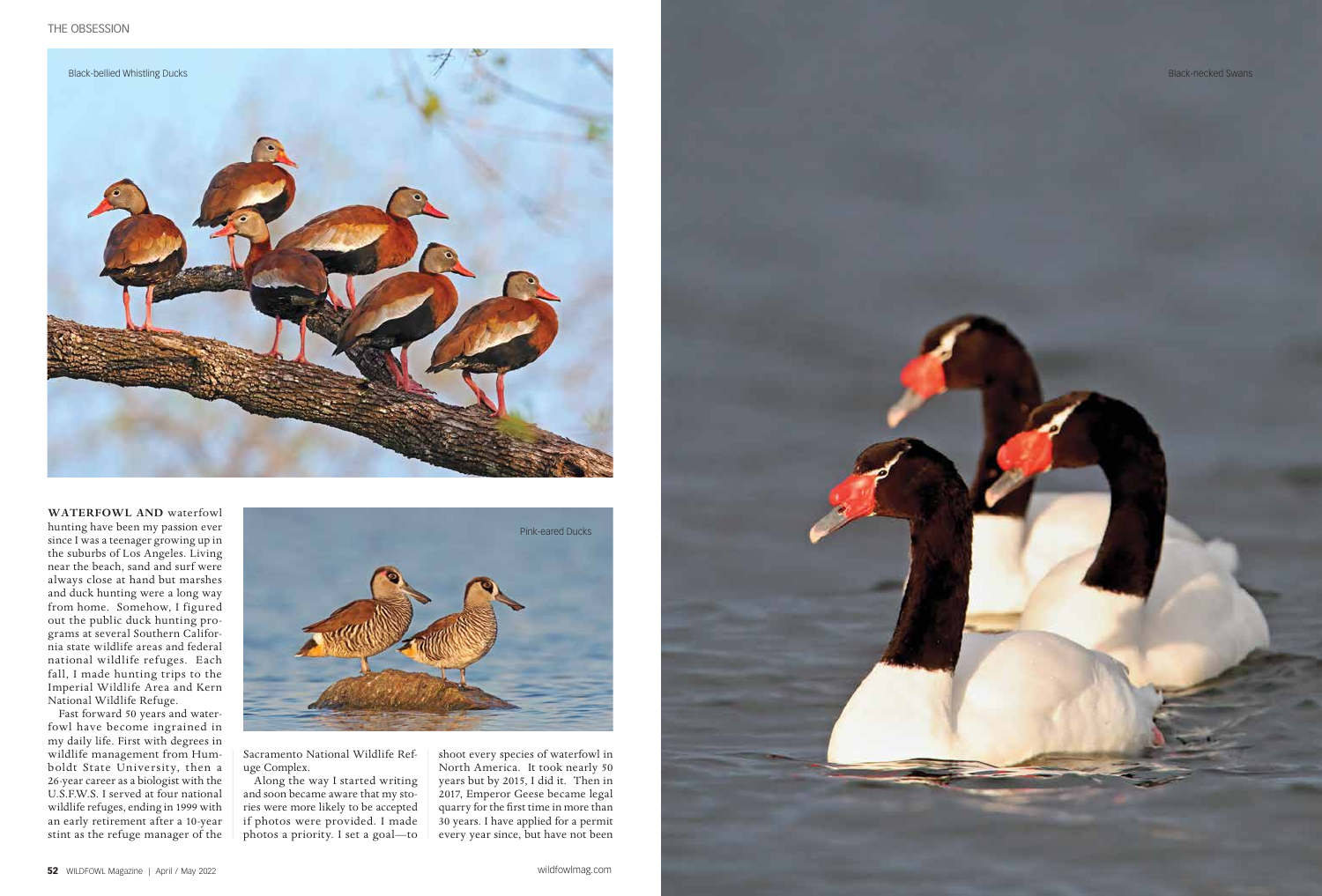drawn. So, I still technically have one to go—the Emperor Goose.

Once I'd bagged every legal species in North America, an even more ambitious goal loomed: To photograph and produce a book that included every species of waterfowl (ducks, geese and swans) on earth—all 167 of them. In looking at the available literature, it became apparent that the overall status of the world's waterfowl had not been updated since 1997, when Frank Todd authored *Natural History of the Waterfowl*. Since that time, dramatic changes in human populations and our natural landscapes had occurred.

In the fall of 2017, after some serious soul searching, I decided to embark on this ambitious project, a feat that had never been attempted. I dedicated the next three-and-a-half years to traveling the world to obtain the images and write the text. The result is *Waterfowl of the World*, a

"Once I'd bagged every legal species in North America, an even more ambitious goal **loomed:** To photograph and produce a book that **included** every species of waterfowl (ducks, geese and swans) on earth—all 167 of them."

photo-driven coffee table book with 540 pages and 1,299 photographs.

I have traveled by boat, airplane, vehicle, and foot in pursuit of waterfowl, visiting 40 countries and logging more than 300,000 miles by

aircraft and thousands of miles in small airplanes, embarking on epic voyages to sub-antarctic islands, and driving thousands of miles on every continent except Antarctica. I travelled to the Arctic Circle in Alaska